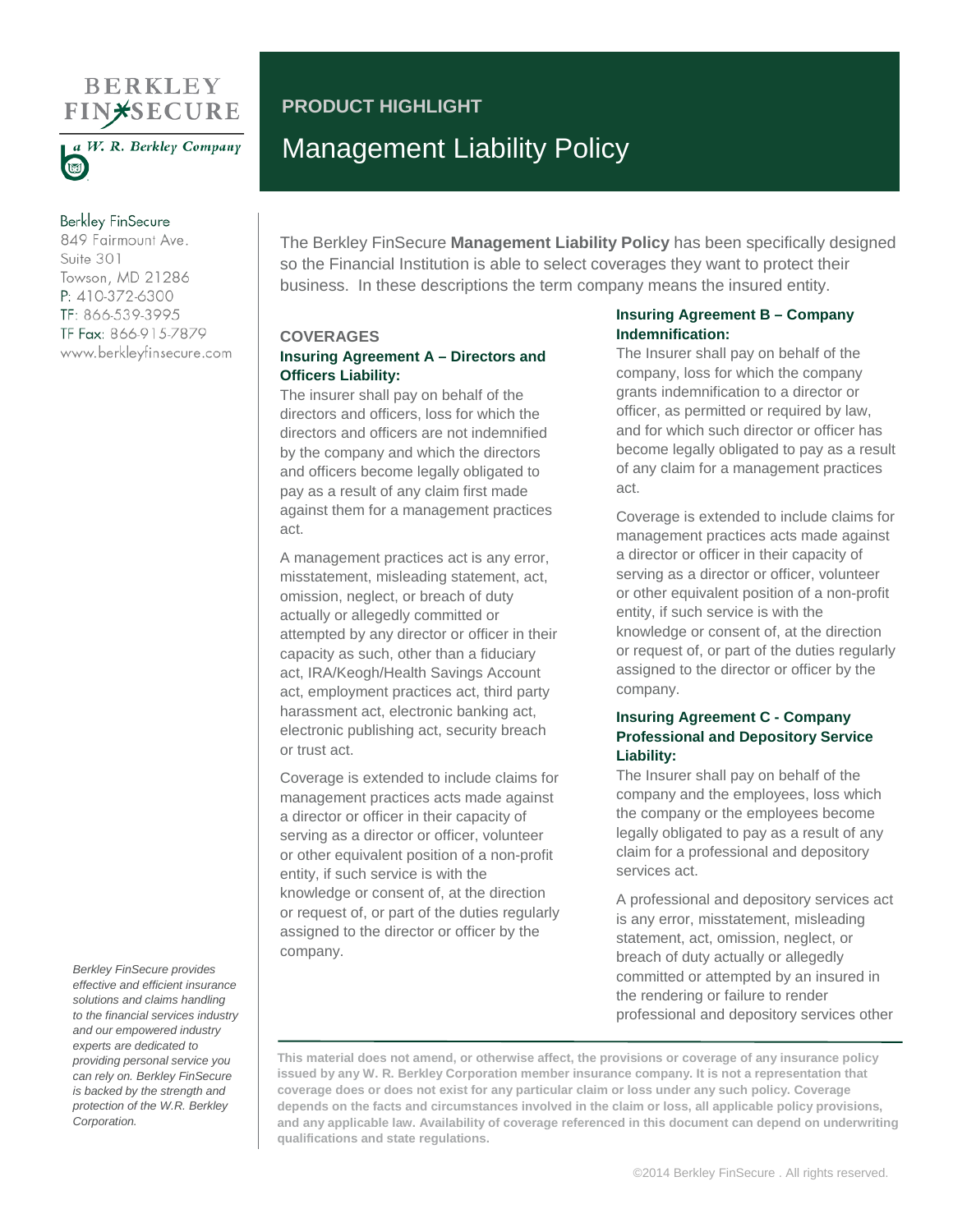than a securities act, lending act, fiduciary act, IRA/Keogh/Health Savings Account act, employment practices act, third party harassment act, electronic banking act, electronic publishing act, security breach, or trust act.

Coverage is extended to include reimbursement to the company for costs incurred to mitigate or correct direct monetary damages to the customer as a result of a professional and depository service act.

# **Insuring Agreement D – Company Securities Liability:**

The Insurer shall pay on behalf of the company and the employees, loss which the company or the employees become legally obligated to pay as a result of any claim for a securities act.

A securities act is any error, misstatement, misleading statement, act, omission, neglect, or breach of duty actually or allegedly committed or attempted by the company involving the sale or purchase of, or offer to sell or purchase debt or equity securities issued by the company.

Coverage is extended up to \$50,000 for the reasonable costs, charges, fees (including attorneys' fees and experts' fees) and expenses (other than regular or overtime wages, salaries or fees of a director, officer or employee) incurred by the company, in connection with the company's investigation or evaluation of any claim for a securities act.

# **Insuring Agreement E - Company Lender Liability:**

The Insurer shall pay on behalf of the company and the employees, loss which the company or the employees become legally obligated to pay as a result of any claim for a lending act. A lending act is any error, misstatement, misleading statement, act, omission, neglect, or breach of duty actually or allegedly committed or attempted by a director, officer, employee or the company, in connection with or relating to:

- an agreement to or refusal to grant or extend a loan, lease or extension of credit;
- the granting or extending of a loan, lease or extension of credit;
- loan servicing, including the servicing of loans for others under a contract or agreement; or
- the restructure, termination, transfer, repossession or foreclosure of a loan, lease or extension of credit.

# **Insuring Agreement F - Fiduciary Liability:**

The Insurer shall pay on behalf of the directors, officers, employees and the company, loss which the directors, officers, employees, or the company become legally obligated to pay as a result of any claim for a fiduciary act.

A fiduciary act is any actual or alleged breach of the responsibilities, obligations or duties imposed upon any insured in its capacity as a fiduciary of any plan by any common or statutory law of the United States of America or any other jurisdiction anywhere in the world, and any negligent act, error or omission in the administration of a plan.

Coverage is extended up to \$100,000 for any fees, penalties or sanctions imposed by law under for a voluntary compliance program or a voluntary settlement program administered by the IRS.

# **Insuring Agreement G – IRA/Keogh/Health Savings Account Liability:**

The Insurer shall pay on behalf of directors, officers, employees and the company, loss which the directors, officers, employees or the company become legally obligated to pay as a result of any claim for an IRA/Keogh/Health Savings Account act.

An IRA/Keogh/Health Savings Account act is any error, misstatement, misleading statement, act, omission, neglect, or breach of duty actually or allegedly committed or attempted by a director, officer, employee or the company in their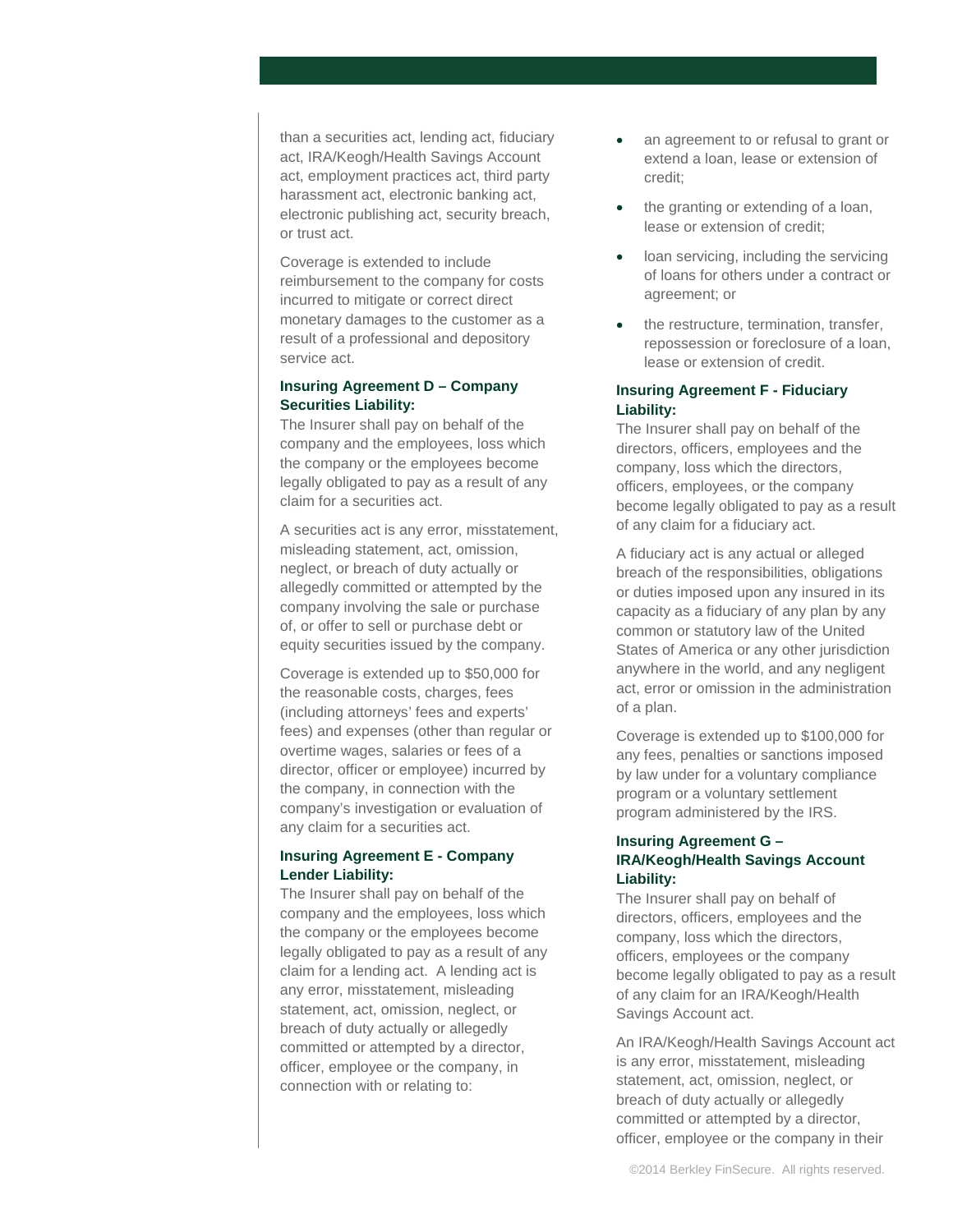capacity as a trustee of an individual retirement account (IRA), H.R. 10 (Keogh) Plan or Health Savings Account.

# **Insuring Agreement H – Employment Practices Liability:**

The Insurer shall pay on behalf of the directors, officers, employees and the company, loss which the directors, officers, employees or the company become legally obligated to pay as a result of any claim for an employment practices act, provided that such claim is brought by or on behalf of any federal, state, provincial or local governmental body, or any past, present or prospective director, officer or employee.

An employment practices act is any actual or alleged;

- violation of any federal, state, provincial or local statutory law, common law or civil law prohibiting discrimination of any kind;
- harassment, including any type of sexual, workplace, religious, racial, sexual orientation, pregnancy, disability, age, or national originbased harassment;
- an act that creates an abusive or hostile work environment, whether based on gender, religion, age, disability, race, national origin, pregnancy, marital status, sexual orientation or other legally protected status;
- wrongful discharge or termination, whether actual or constructive;
- wrongful failure or refusal to hire;
- bullying in the workplace; or
- any other wrongful employment related practice related to the actual or prospective employment of any person by the company.

#### **Insuring Agreement I – Third Party Harassment Liability:**

The Insurer shall pay on behalf of the directors, officers, employees and the company, loss which the directors, officers, employees or the company become legally obligated to pay as a result of any claim for a third party harassment act. A third party harassment act is any actual or alleged:

- violation of any federal, state, provincial or local statutory law, common law or civil law prohibiting discrimination of any kind;
- harassment, including any type of sexual, religious, racial, sexual orientation, pregnancy, disability, age, or national origin-based harassment;
- defamation, libel, slander, disparagement or invasion of privacy;
- false arrest, false imprisonment or malicious prosecution; or
- bullying of a natural person other than an employee, officer or director and other than as part of a lending act.

# **Insuring Agreement J – Electronic Banking Liability:**

The Insurer shall pay on behalf of directors, officers, employees and the company, loss which the directors, officers, employees or the company become legally obligated to pay as a result of any claim for an electronic banking act.

An electronic banking act is any actual or alleged error, misstatement, misleading statement, act, omission, neglect, or breach of duty which results in any:

- unauthorized use of, or unauthorized access to, electronic data or software within any covered electronic system;
- malicious, subversive or unauthorized introduction or implantation of any computer code, program or other data into, or attack upon, any covered electronic system causing the alteration, distortion, deletion, destruction, degradation, corruption, malfunction, compromise or loss of access to a covered electronic system;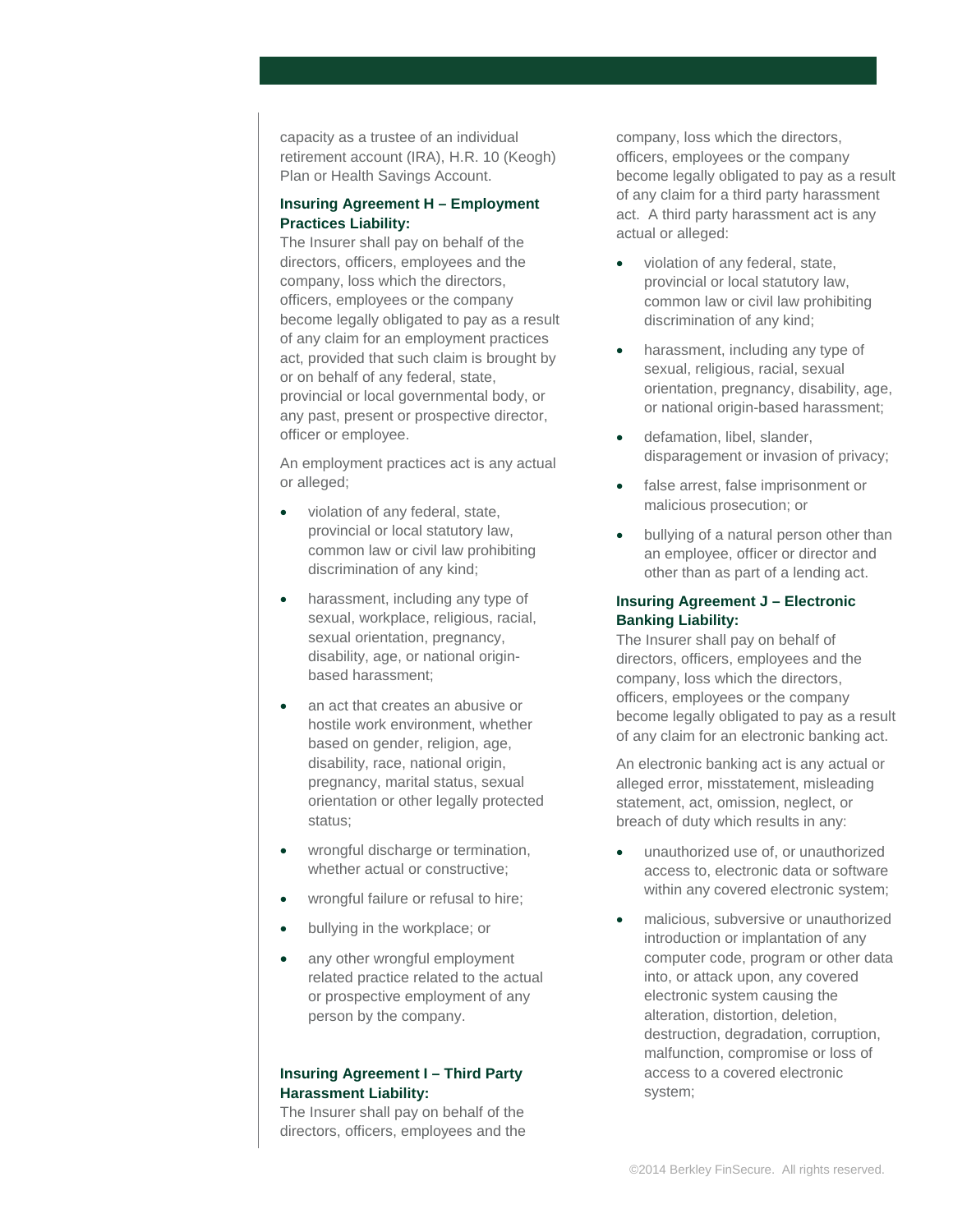- unintentional transmission of malicious computer code to another party from a covered electronic system; or
- unintentional act, error or omission made by the company's authorized personnel in the course of their duties, in connection with the creation, development, modification or implementation of any set of instructions to direct the operations and function of the company's covered electronic systems.

# **Insuring Agreement K – Electronic Publishing Liability:**

The Insurer shall pay on behalf of the directors, officers, employees and the company, loss which the directors, officers, employees or the company become legally obligated to pay as a result of any claim for an electronic publishing act. An electronic publishing act is any actual or alleged:

- libel or slander resulting from the electronic publishing of material that defames a person or organization or disparages the goods, products or services of a person or organization;
- plagiarism, false light or false advertising, resulting from electronic publishing activities;
- violation of the right of privacy or right of publicity of any person or organization by the electronic publishing of material that publicly discloses private facts or commercially appropriates the name or likeness of such person or organization;
- infringement of a copyright, title, trademark, trade dress, trade name, service mark, service name or slogan via electronic publishing activities; or
- unauthorized use of titles, formats, performances, style, characters, plots or other protected material via electronic publishing activities.

# **Insuring Agreement L – Trust Liability:**

The Insurer shall pay on behalf of the directors, officers, employees and the company, loss which the directors, officers, employees or the company become legally obligated to pay as a result of any claim for a trust act.

A trust act is any error, misstatement, misleading statement, act, omission, neglect, or breach of duty actually or allegedly committed or attempted by an insured in their capacity as:

- administrator of a decedent's estate, executor or trustee under a will or personal or corporate trust agreement;
- conservator or guardian of any person;
- representative of any person lawfully vested with any trust powers;
- interest or dividend disbursing agent, transfer or paying agent, fiscal agent, registrar of securities, agent for voting trustees, warrant agent, depositor or agent for a committee of holders of securities, sinking fund agent, escrow agent, tax withholding agent, exchange agent, redemption or subscription agent or trustee agent or trustee under a corporate bond indenture; or
- trustee exercising any other trust or fiduciary powers permitted by law other than an IRA/Keogh/Health Savings Account act or a fiduciary act.

Coverage is extended to reimburse an insured for the costs incurred to mitigate or correct direct monetary damage a customer of the company suffers as the result of any trust act, subject to the insured obtaining the insurer's prior written consent.

# **Insuring Agreement M – Security Breach - Privacy Liability:**

The Insurer shall pay on behalf of the directors, officers, employees and the company, loss which the directors, officers, employees or the company